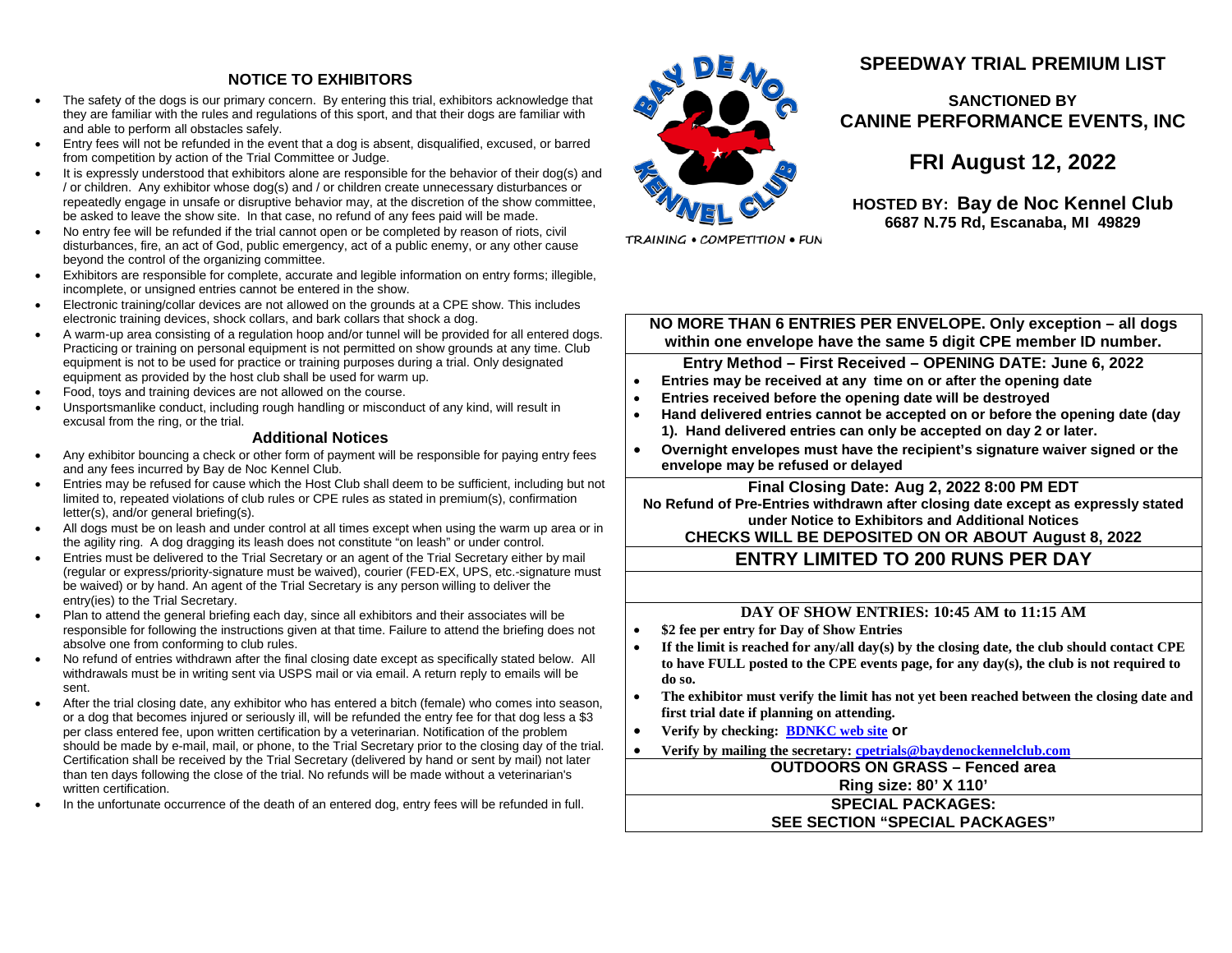AGILITY TRIAL COMMITTEE

TRIAL CHAIR Lori Genaw

[lorilee.g@charter.net](mailto:ernie.g@charter.net)

TRIAL SECRETARY Ernie Genaw 4013 13.75 Rd Escanaba, MI 49829 906-233-1803 [cpetrials@baydenockennelclub.com](mailto:cpetrials@baydenockennelclub.com)

#### COMMITTEE MEMBERS

#### Chris Nelson, Linda Lavolette, Pat Bernat, Cindy Mossing

The following order is the scheduled order for the trial to be run. If the order needs to be changed for the trial due to extreme pre-trial circumstances, it will be posted in the confirmation letter sent to pre-entered exhibitors at least 7 days before the first trial day. The order will only be changed at the trial in the case of an extreme reason and must be agreed upon by the host club and judge(s).

#### **Friday Aug 13**

Slingshot (2 rounds)

Pitstop (2 rounds)

Hairpin Team (2 rounds)

Pole Position Solo (2 rounds)

| <b>Measuring and Check-In:</b>                  |  |
|-------------------------------------------------|--|
| Check-In begins at 10:45 AM;                    |  |
| General Briefing and Judges' Briefings 11:45 AM |  |
| Judging Begins at 12:00 PM                      |  |
|                                                 |  |

All dogs must be on lead and under the control of the person in charge of the dog at all times. A dog that is dragging its lead behind it is not considered "on lead" or under the control of the person in charge. A violation of this nature will constitute in expulsion from the trial for the remainder of the weekend, there will no refunds of entry fees, and a report will be filed with CPE.

Any dog that is ill or a possible carrier of any contagious disease shall not be on any club property or at any club event.

Please bring tarps, reed mats, towels, or other type of cushioning to set under your wire crate(s) and exercise pen. Otherwise, you will be asked to crate in your vehicle.

# **Trial Workers Needed - No Experience Necessary**

**Please complete and return with your entry for all available workers (spouse,** 

**child etc…)**

| Name:               |
|---------------------|
| Email:              |
| Phone:              |
| Dog's Call Name(s): |

**Yes, I can and will work at the trial**

**Friday**

- **I am NOT available to work in the ring, but will help with course changes, hospitality, etc…**
- **I am available to work in the ring and have experience scribing and timing (we will train you on the electronic timers) or gate stewarding.**

**List any preference** 

**I am available to work in the ring and prefer a job such as setting bars, fluffing tunnels, running leashes.**

**I can do the following (mark all that you like to do):**

## **Friday:**

| Timer          |  |
|----------------|--|
| Scribe         |  |
| Course Builder |  |
| Sheet Runner   |  |
| Gate Steward   |  |
| Leash Runner   |  |

**Notes or comments for the Worker Coordinator:**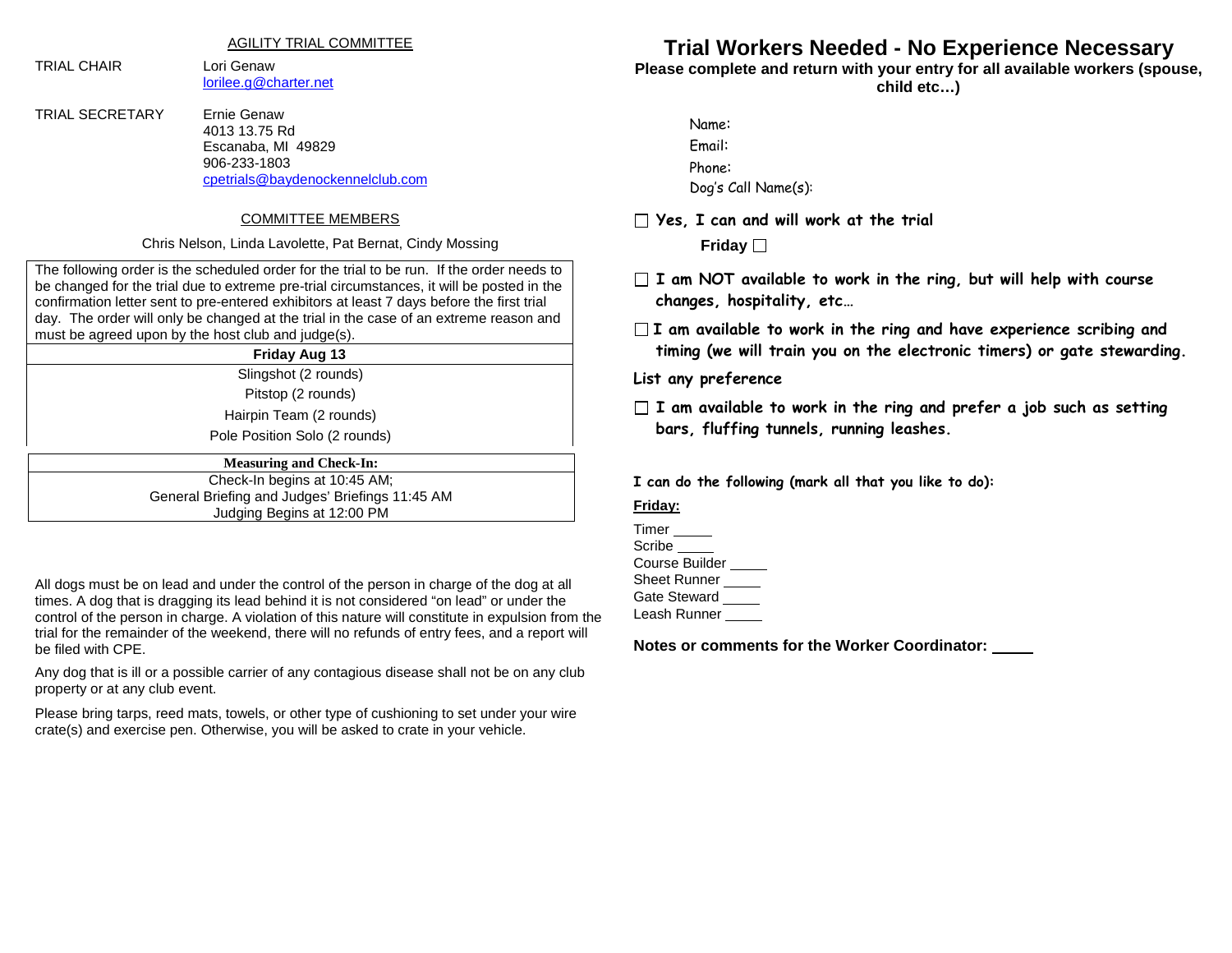**CPE general SpeedWay trial rules: see the online rulebook at www.k9cpe.com for further info on divisions and complete details.**

## **General CPE rules for entries/show site:**

- $\triangleright$  Dogs must be at least 12 months or older the first day of the trial
- $\triangleright$  Blind (both eyes), lame, in season or aggressive dogs may not enter the show. The Club may choose to exclude any of the above from the site.
- $\triangleright$  Dogs must be registered with [CPE](http://www.k9cpe.com/) prior to the closing date of the trial, or by the trial date for Day of Show entries. *Registration is now online through [member services.](https://www.k9cpe.com/memberservices)* Instructions are on the page. Follow the links login button labeled "Login to Member Records".
- $\triangleright$  Electronic shock collars are not allowed at ANY CPE trial training or bark.
- $\triangleright$  Food, toys and training devices are not allowed on the course.
- $\triangleright$  Handlers in all classes are permitted to walk the course, without a dog, prior to the start of the class. A warm-up jump shall be provided for all entered dogs.
- $\triangleright$  No relieving of dogs in the warm-up area.

## **Dogs in the ring, leashes, exiting the ring**

- $\triangleright$  Handlers have a choice regarding dogs wearing collars. Dogs may run courses with or without one collar. Collars should preferably be quick release style, and may be flat buckle, rolled leather, or flea prevention. No attachments of any kind are allowed on the collar.
- $\triangleright$  Flea prevention collars are permitted to be left on, but the dog may not wear an additional collar if the flea prevention collar is worn.
- $\triangleright$  Dogs running with loose attachments (tags etc.) on a collar are to be immediately NT'd and their run ended.
- $\triangleright$  Leashes may not have anything (other than name/license tags) attached to them when used in the ring.
- $\triangleright$  Dogs may enter the ring on a collar, quick release harness or head halti/leader. If prong collars are allowed per the show site, they may *not* be used to take a dog into the ring.
- $\triangleright$  Handlers may carry their leash with them on the course if done so, the leash must be in a pocket, out of sight of the dog. Dogs must be under the handler's control when leaving the ring or the judge may enter the run as No Time - NT.

## **Training a dog in the ring during a run**

Bay de Noc Kennel Club may be offering Declared Training in the Ring at this trail. The handler has the option if they want to use a toy or training aid at any time during their run, the handler must approach the Judge during Walkthrough or previously in that trial day for the Judge to approve the toy or training aid for use on the course.

 $\triangleright$  Handler must alert the Judge upon entry to the ring that the dog will be TIR. Handler is then allowed to have a reasonably sized silent toy/aid with them for use once their run has started (this toy must be approved by the Judge of record PRIOR to the start of the class to determine its eligibility, absolutely no food/scents/audible devices). The toy is NOT allowed to be used in either gate chute or prior to the previous dog leaving the ring.

See the online rulebook or current member letter for additional rules. The following items *are* considered training in the ring (see Fix and Go):

- $\triangleright$  Violating the 4 paw safety rule (directing the dog back onto the contact)
- $\triangleright$  Start line stay leaving the dog and going back again to reposition the dog after the handler passes the plane of the first obstacle (before the handler leaves the dog, repositioning or repeated commands can be a delay of start)
- $\triangleright$  Putting the dog back on the table in the point games

## **While running on course**

- $\triangleright$  The handler will direct the dog through the course without a collar or lead.
- $\triangleright$  Food, toys, training devices (includes fanny packs and leash attachments) are not allowed within 10' feet of the ring. Clickers, training whistles and squeaky toys are not to be used within distraction distance of the ring.
- $\triangleright$  The handler may not carry anything that could aid the dog in its performance. Exclusion: Handicapped/Differently Abled Handlers using a cane, scooter, wheelchair, etc., to enable their progression around the course.

The handler may use any verbal or visual commands to direct the dog through the course. The Judge may assess a fault penalty to elimination for any command that is not given in a sportsmanlike manner. Faults can be, but are not limited to: foul or abusive language, display of anger, extreme frustration or excessive harshness. If the fault is severe enough, the Judge has the right to excuse the exhibitor from the ring and / or the remainder of the trial. If excused from the trial, a report would be filed with CPE. See Faults, Eliminations and Excusals in the rulebook.

**Questions?** See the rules page on the website, [www.k9cpe.com](http://www.k9cpe.com/) or your printed rulebook. If you have further questions, email CPE – [cpe@charter.net.](mailto:cpe@charter.net)

## **THERE WILL BE NO ALCOHOLIC BEVERAGES OF ANY KIND PERMITTED ON ANY BAY de NOC KENNEL CLUB PROPERTY PRIOR, DURING OR AFTER EVENTS.**

Veterinarian on Call—Escanaba Vet Clinic 618 Stephenson Ave 906-786-8020

# **Start your Engines,**

**Run Fast and Furious,** 

**Cross the Finish Line!**

**As Always, Have Fun!**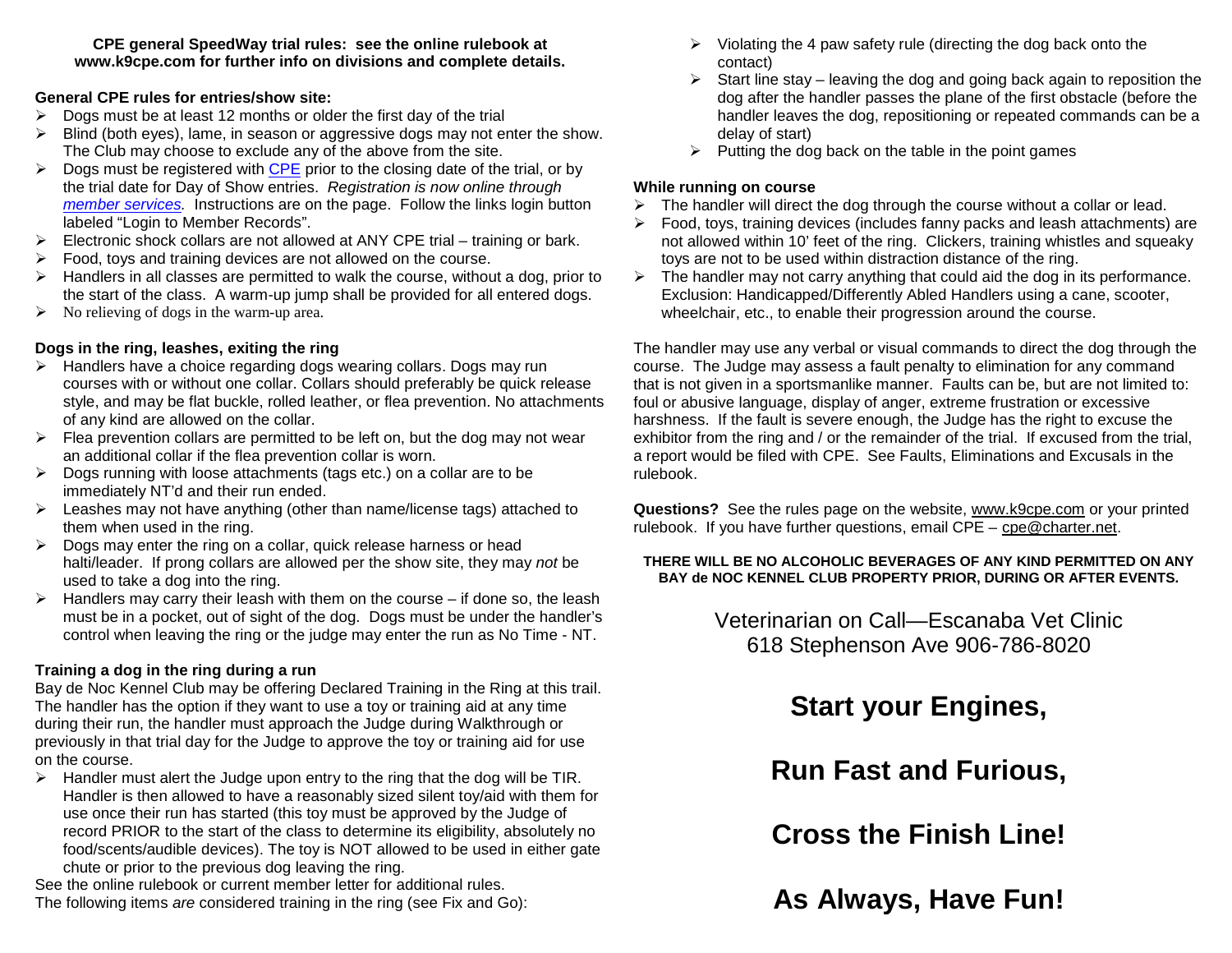If you haven't already set your ISP to accept emails from [lorilee.g@charter.net](mailto:lorilee.g@charter.net) or [cpetrials@baydenockennelclub.com](mailto:cpetrials@baydenockennelclub.com) please be sure to do so as confirmations will be sent via email whenever possible. Failure to set your ISP to accept emails from these email addresses may result you in not receiving your confirmation in a timely fashion.

**OBSTACLES:** Obstacle specifications shall meet the current CPE obstacle requirements. See CPE rulebook for updated list.

## **PRIZES AND AWARDS**

**Flat ribbons will be awarded to 1st through 3rd place qualifiers, for all classes.**

**Qualifying ribbons will be awarded to all dogs receiving a qualifying score and Jr Handlers in all classes.** 

**Dogs with an NT (no time) are not eligible for any ribbons. See the online rulebook, [www.k9cpe.com,](http://www.k9cpe.com/) for SpeedWay divisions and scoring.**

#### **\*\*\*\*\*\*\*\*\*\*\*\*\*\*\*\*\*\***

#### **\*\*\*\*\*\*\*\*\*\*\*\*\*\*\*\*\*\***

## **Motel & Camping Information**

**ACCOMMODATIONS THAT ACCEPT SHOW DOGS (PLEASE CHECK TO MAKE SURE THEIR POLICY HAS NOT CHANGED AND IF THERE IS A PET FEE)** 

| <b>BAY VIEW</b>      | 906-786-2843 | \$5 per visit  |
|----------------------|--------------|----------------|
| <b>SUPER 8 MOTEL</b> | 906-786-1000 | \$15 per dog   |
| ECONO LODGE          | 906-789-1000 | \$10 per dog   |
| HIAWATHA             | 906-786-1341 | \$10 per night |
| QUALITY INN          | 906-789-1200 | \$25 per night |
| <b>SUNSET LODGE</b>  | 906-786-2804 | no pet fee     |

PIONEER TRAIL PARK–1 Mile to Trial Site. Very nice campground on Escanaba River – 906-786-1020

## **\*\*\* Please clean up after your dog, both at Motels and at our Club!!!**\*\*\*

## **TO THOSE OF YOU STAYING IN AREA ACCOMODATIONS**

Most agility competitors are model guests, but it is becoming increasingly difficult to find places that will accept pets due to bad experiences with excessive barking by unattended dogs. Please make it possible to have trials in this area in the future. Never leave your dog(s) unattended. Your entry for future trials may be affected by failure to abide by these rules.

## **Package:**

 $(A)$  All 8 classes  $$105$ 

*Directions to Trial Site:* 6687 N.75 Rd, Escanaba, MI

**From the North/East**: take US 2 & 41 west; turn right immediately after 41 Lumber on 17.4 Rd towards Wells Sports Complex. Go over railroad tracks; turn right on N.75 Dr.

**From the South/West**: take US 2 & 41 thru Escanaba to just past Gardens of Rest Cemetery, turn left on 17.4 Rd (41 Lumber on left side of Hwy) towards Wells Sports Complex. Go over railroad tracks; turn right on N.75 Dr.



#### **PACKAGES AND PRICING**